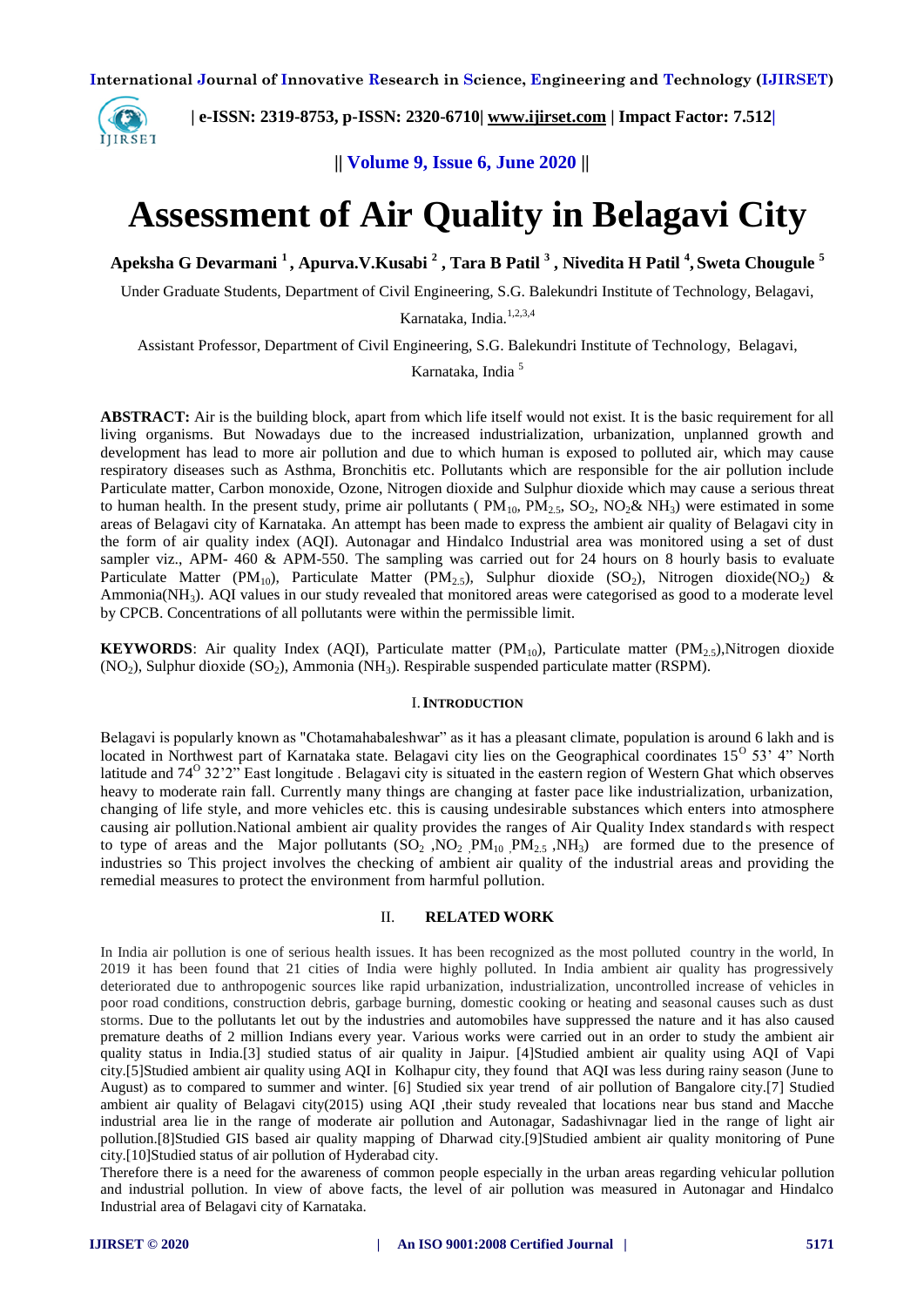

 **| e-ISSN: 2319-8753, p-ISSN: 2320-6710| [www.ijirset.com](http://www.ijirset.com/) | Impact Factor: 7.512|**

# **|| Volume 9, Issue 6, June 2020 ||**

#### **III. METHODOLOGY**

**INSTRUMENTS AND SAMPLE COLLECTION:**  $PM_{10}$  and  $PM_{2.5}$  pollutant samples are collected through the set of dust samplers ofEnvirotech Model 460 and 550. instrument station should be selected where obstacles are not to be found and station point should be 10 feet above the Ground level. Time setting of instrument should be maintained for 24 hour & continuously runs with electric power. A glass fiber filter paper of size 20.3 x 25.4 cm (8 x10 inch) is used to collect the samples of  $PM_{10}$ &47 mm diameter filter paper with polypropylene ring for  $PM_{2.5}$  Initial weight of the filter paper should be recorded through analytical balance before the fixing of paper to the instrument & operated for 24 hr on 8hr basis, afterwards papers are collected and conserved in desiccators for 24 hrs. final weight of filter paper was recorded and calculated the average concentration of pollutants using gravimetric method .

Gaseous pollutants  $(NO_2 SO_2 NH_3)$ : Gaseouspollutant set-up is connected with the instrument and calibrated with distilled water before the placing of absorbing solutions in an impingers. Gaseous pollutants samples are collected in the test tubes at an interval of 4 hrs and calculated the average concentration of pollutants using Improved west & Gaeke method for  $SO_2$ , Modified Jacob method for  $NO_2$ , &Indophenol method for  $NH_3$ .

#### **IV. EXPERIMENTAL RESULTS**

Monthly average concentrations of air pollutants namely  $SO_2$ ,  $NO_2$ ,  $PO_{10}$ ,  $PM_{2.5}$  &  $NH_3$  are depicted in Table 2. According to the data presented in Table 2&3 ( Autonagar) and Table 4 ( Hindalco Industrial area). Values of **SO2**concentration at Autonagar was below the detectable limit and in Hindalco Industrial area it was seen as nill.

**NO<sub>2</sub>**:In Autonagar area NO<sub>2</sub> concentration ranged between 12  $\mu$ g/m<sup>3</sup> and 15 $\mu$ g/m<sup>3</sup>.Maximum concentration was observed in February and minimum concentration was observed in January and for Hindalco Industrial area  $NO<sub>2</sub>$ concentration was found to be 51.95  $\mu$ g/m<sup>3</sup>(Table 2, 3 & 4).

**PM**  $_{10}$ : Concentration of PM<sub>10</sub> in Autonagar was ranged between 80  $\mu$ g/m<sup>3</sup> (January) to 142  $\mu$ g/m<sup>3</sup> (Febuary) Maximum c Lowest value was found in monsoon due to intermittent precipitation. Concentration of  $PM_{10}$  in Hindalco industrial area was found to be  $51.95\mu\text{g/m}^3$ . AQI level categorized as satisfactory to moderate in respective study area (Table 2, 3 & 4).

**PM**  $_{2.5}$ : Concentration of PM<sub>2.5</sub> in Autonagar ranged between  $35\mu g/m^3$  (Jan) and  $51 \mu g/m^3$  (Feb). In Hindalco Industrial area concentration of PM<sub>2.5</sub> was found to be  $35\mu\text{g/m}^3$  (Table 2, 3 & 4).

**NH**<sub>3</sub>. Concentration of NH<sub>3</sub> in Autonagar ranged between  $7\mu\text{g/m}^3$  (Jan) and 11  $\mu\text{g/m}^3$  (Feb). In Hindalco Industrial area concentration of PM<sub>2.5</sub> was found to be  $35\mu\text{g/m}^3(2, 3 \& 4)$ 

Overall air quality index in Autonagar and in Hindalco industrial area, AQI was categorized as satisfactory to moderate as per the ambient air quality standards presented in Table 1

| Good<br>$(0 - 50)$                | Minimal Impact                                                                               | <b>Poor</b><br>$(201 - 300)$                | discomfort to<br>Breathing<br>prolonged<br>people<br><sub>on</sub><br>exposure |
|-----------------------------------|----------------------------------------------------------------------------------------------|---------------------------------------------|--------------------------------------------------------------------------------|
| <b>Satisfactory</b><br>$(51-100)$ | discomfort to<br>breathing<br>Minor<br>sensitive people                                      | <b>Very</b><br><b>Poor</b><br>$(301 - 400)$ | Respiratory illness to the<br>prolonged<br>people<br>on<br>exposure            |
| <b>Moderate</b><br>$(101 - 200)$  | Breathing discomfort to the people<br>with lung, heart disease, children and<br>older adults | <b>Severe</b><br>( > 401)                   | Respiratory effects even on<br>healthy people                                  |

Table 1 Ambient Air Quality Standards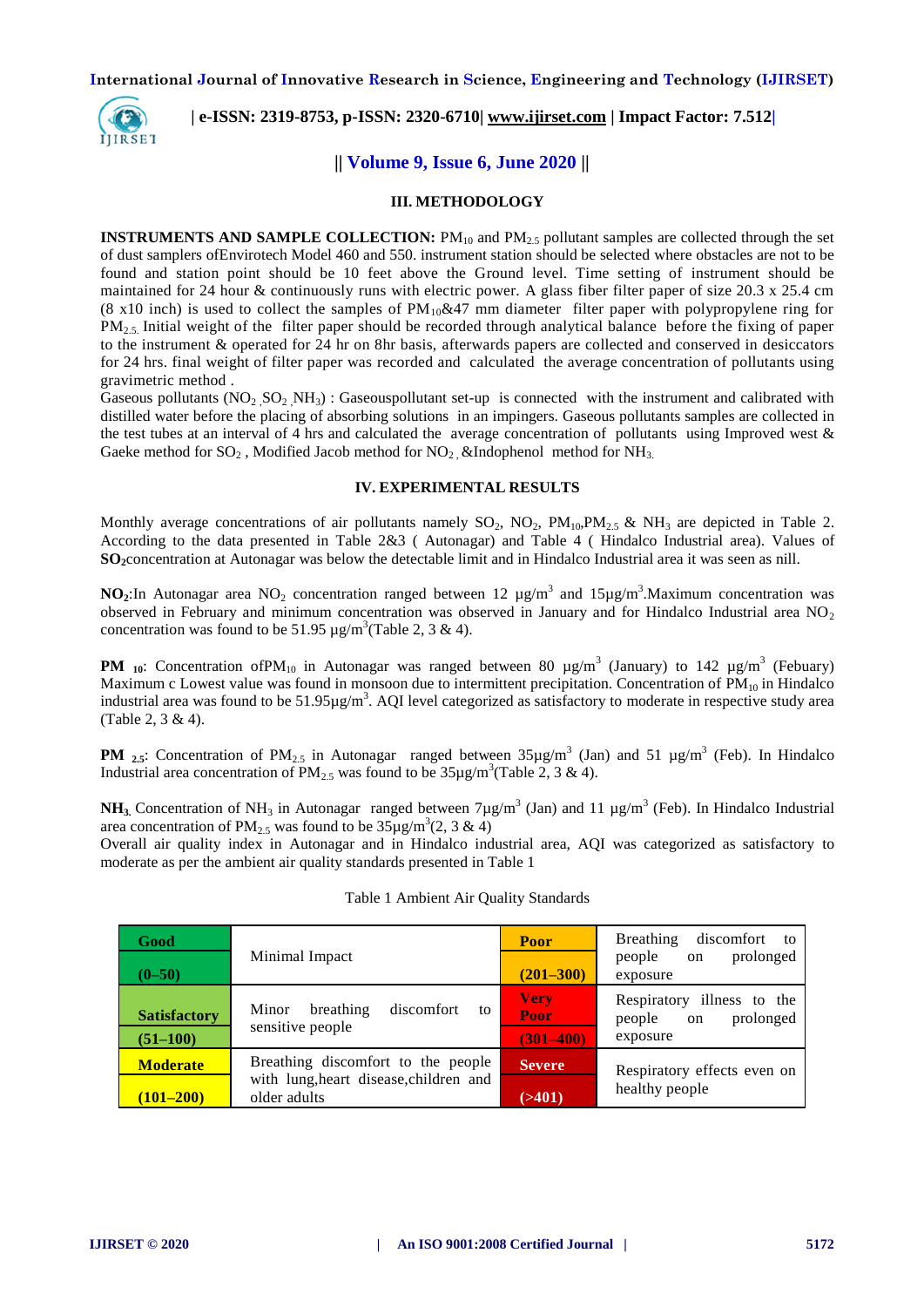

# **| e-ISSN: 2319-8753, p-ISSN: 2320-6710| [www.ijirset.com](http://www.ijirset.com/) | Impact Factor: 7.512|**

# **|| Volume 9, Issue 6, June 2020 ||**

| Location                     | <b>Pollutants</b> | Concentration in µg/m3 | <b>Air Quality Index</b><br>value |
|------------------------------|-------------------|------------------------|-----------------------------------|
| Autonagar industrial<br>area | $PM_{10}$         | 80.00                  |                                   |
|                              | $PM_{2.5}$        | 35.00                  | $AQI=80$                          |
|                              | SO <sub>2</sub>   | 2.00                   | <b>Satisfactory</b>               |
|                              | NOx               | 12.00                  |                                   |
|                              | NH <sub>3</sub>   | 7.00                   |                                   |

Table 2: Calculationof AQI for the month of January- 2020



Table 3: Calculation of AQI for the month of february - 2020

| Location                     | <b>Pollutants</b> | Concentration in µg/m3 | <b>Air Quality Index value</b> |
|------------------------------|-------------------|------------------------|--------------------------------|
| Autonagar<br>Industrial area | $PM_{10}$         | 142.00                 |                                |
|                              | $PM_{2.5}$        | 51.00                  | $AQI=128$                      |
|                              | SO <sub>2</sub>   | 2.00                   | <b>Moderate</b>                |
|                              | NO <sub>x</sub>   | 15.00                  |                                |
|                              | NH <sub>3</sub>   | 11.00                  |                                |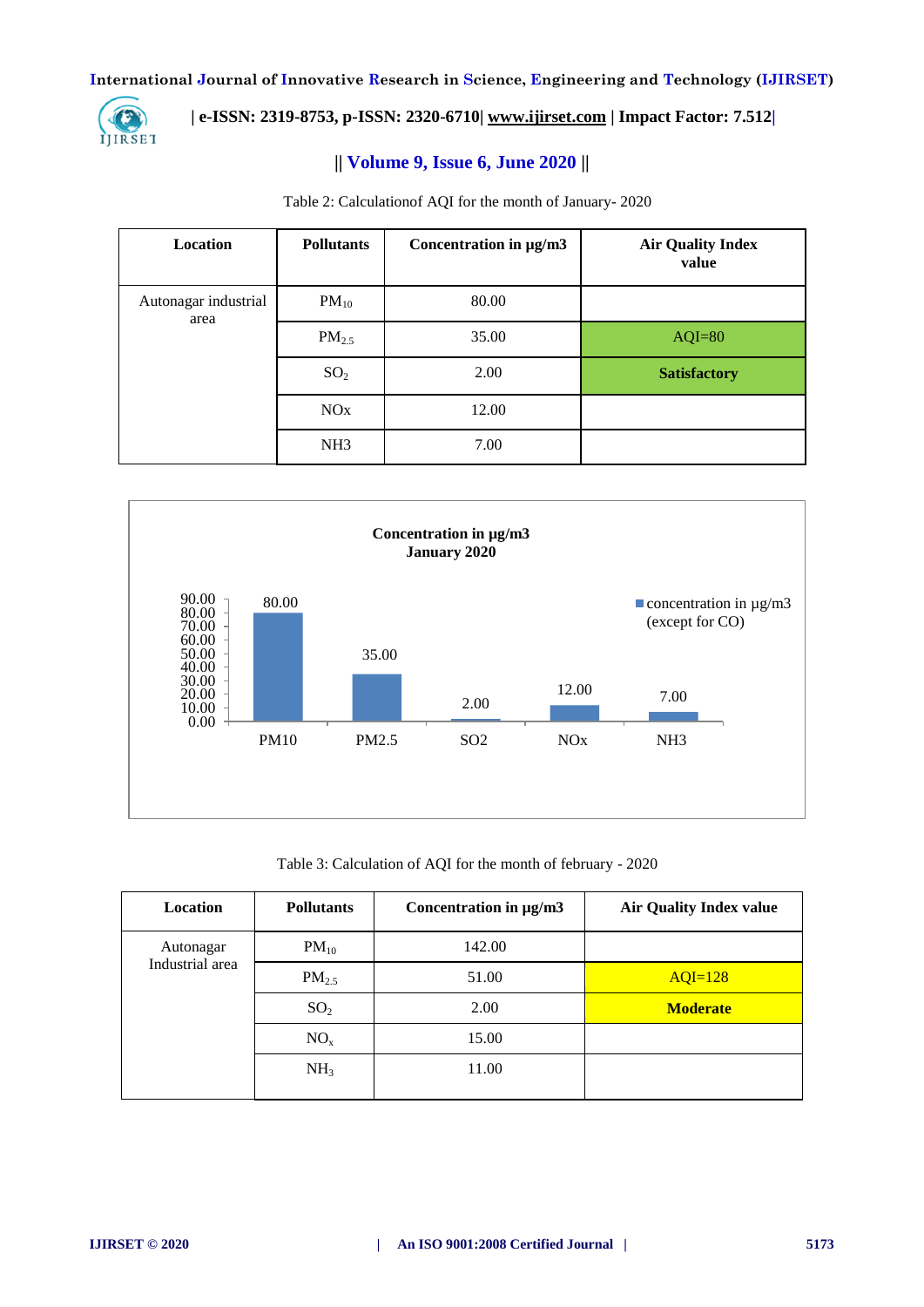

# **| e-ISSN: 2319-8753, p-ISSN: 2320-6710| [www.ijirset.com](http://www.ijirset.com/) | Impact Factor: 7.512|**





Table 4: calculation of AQI for the month of March - 2020( Hindalco Industry)

| Location             | <b>Pollutants</b> | Concentration in $\mu$ g/m3 | <b>Air Quality Index value</b> |
|----------------------|-------------------|-----------------------------|--------------------------------|
| Hindalco<br>industry | $PM_{10}$         | 112.00                      |                                |
|                      | $PM_{2.5}$        | 35                          | $AQI=108$                      |
|                      | SO <sub>2</sub>   | $\boldsymbol{0}$            | <b>Moderate</b>                |
|                      | NOx               | 51.95                       |                                |
|                      | NH <sub>3</sub>   | 253.45                      |                                |



Air pollution monitored in the form of Air Quality Index gives the valuable assessment of air quality in the common human life. The recent study done at Belagavi city the locations of autonagar and hindalco industrial area shows that